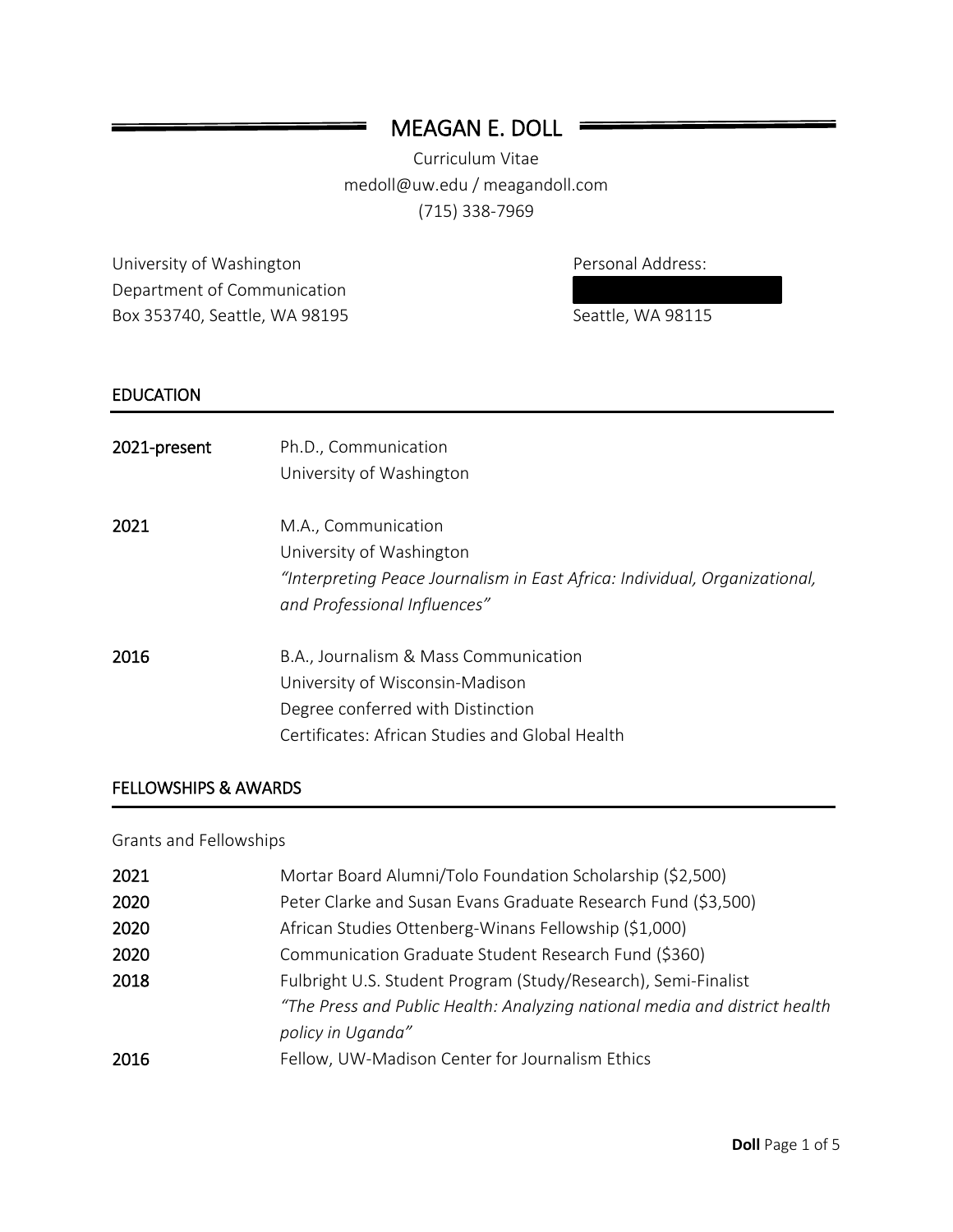Honors and Awards

| Graduate School Distinguished Thesis Award in the Social Sciences |
|-------------------------------------------------------------------|
| Top Student Paper Award (third), AEJMC Newspaper and Online News  |
| Faculty Award for Outstanding M.A. Thesis, Dept. of Communication |
| Edna Kerngood Glicksman Award                                     |
| Phi Beta Kappa, Honor Society                                     |
| Dean's List, University of Wisconsin-Madison (2013-16)            |
|                                                                   |

#### **PUBLICATIONS**

Doll, M. E. (2022). For people, for policy: Journalists' perceptions of peace journalism in East Africa. *International Journal of Press/Politics*, 1-20.

Doll, M. E. & Moy, P. (2022). Mapping peace journalism: Toward a shared understanding of success. *Journalism Studies*, *23*(2), 263-280.

Doll, M. E. (2020). *Worlds of journalism: Journalism cultures around the globe*, by Thomas Hanitzsch, Folker Hanusch, Jyotika Ramaprasad, and Arnold S. de Beer (Eds.), *International Journal of Communication*, *14*, 3.

#### MANUSCRIPTS IN PROGRESS

Beckers, K. & **Doll, M. E**. (Forthcoming). The representation of public opinion in routine U.S. network news. *Mass Communication and Society*.

#### CONFERENCE PRESENTATIONS

٦

Doll, M. E. (2022). "Beyond new knowledge: Examining peace-journalism training motivations in East Africa." To be presented at the International Communication Division of the Association for Education in Journalism and Mass Communication annual conference, August 3-6, 2022.

Doll, M. E. (2021). "For people, for policy: Journalists' perceptions of peace journalism." Presented at the Newspaper and Online News Division of the Association for Education in Journalism and Mass Communication annual conference, August 4-7, 2021 (*Top Student Paper Award, third-place)*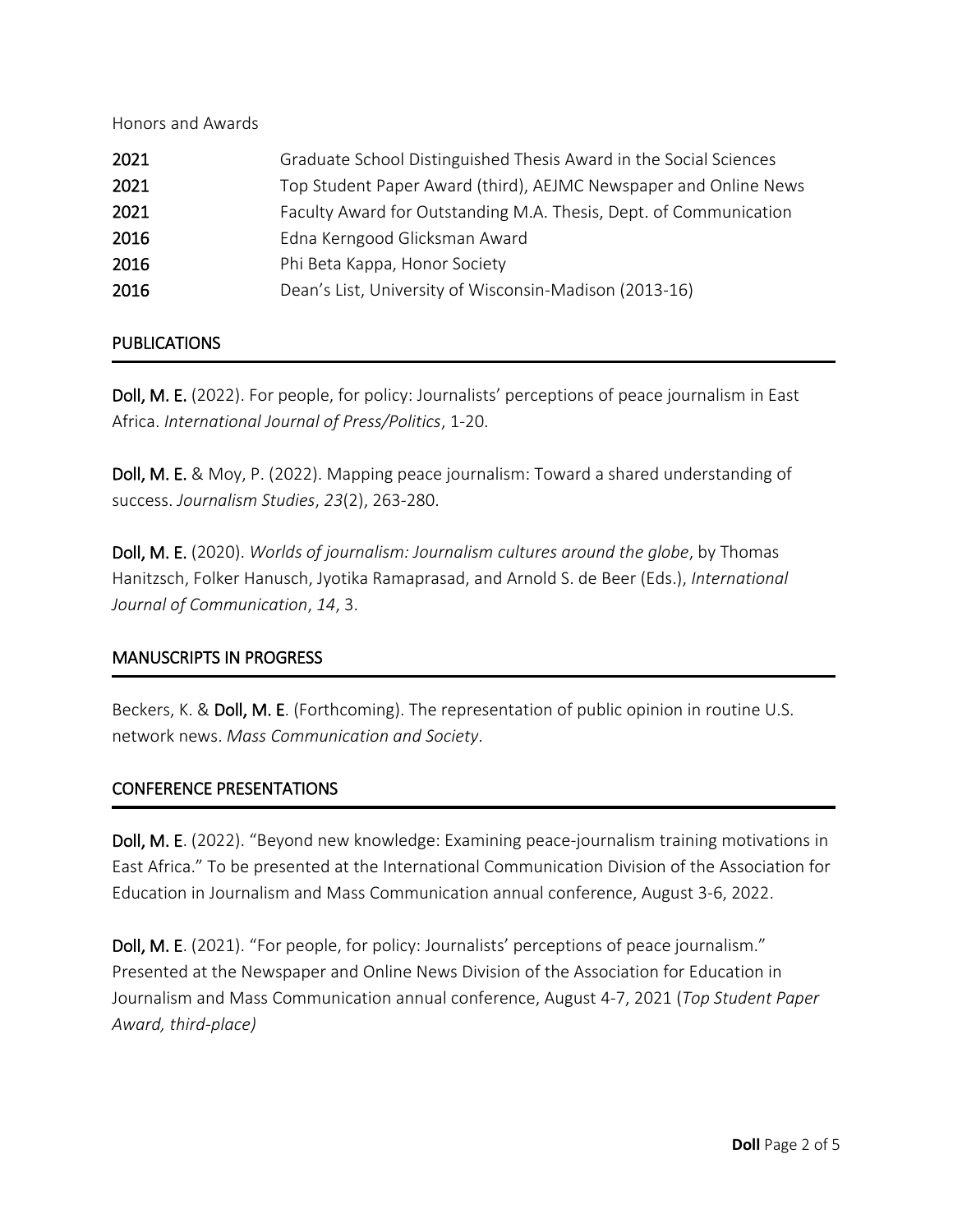Doll, M. E. (2021). "Constructive journalism and institutional trust: Case studies in East Africa." Presented at Works in Progress: Africanist Scholarship in Challenging Times symposium, African Studies Program at the University of Washington, June 10, 2021.

Doll, M. E. (2021). "Interpreting peace journalism: Individual, organizational, and professional influences." Presented at the Journalism Studies Division of the International Communication Association annual conference, May 27-31, 2021.

Beckers, K. & Doll, M. E. (2021). "The representation of public opinion in U.S. network news." Presented at the Journalism Studies Division of the International Communication Association annual conference, May 27-31, 2021.

Doll, M. E. & Moy, P. (2020). "Mapping peace journalism: Toward a shared understanding of success." Presented at the Newspapers and Online News Division of the Association for Education in Journalism and Mass Communication annual conference, August 9, 2020.

### TEACHING EXPERIENCE

### Instructor of Record, University of Washington

COM 359: Writing for Mass Media (summer 2020, summer 2021) 25 students, virtual

COM 200: Introduction to Communication (summer 2022) 30 students

#### Teaching Assistant, University of Washington

COM 468: Media Ethics Doug Underwood, 95 students, four sections (winter 2022) Matthew Powers, 95 students, grader (winter 2021, fall 2019)

COM 440: Mass Media Law Richard Kielbowicz, 95 students, three sections (winter 2020)

COM 418: Environmental Communication Kirsten Foot, 95 students, grader (fall 2021)

COM 360: Journalism & Public Interest Communication Andrea Otáñez, 20 students, one section (spring 2021, fall 2020)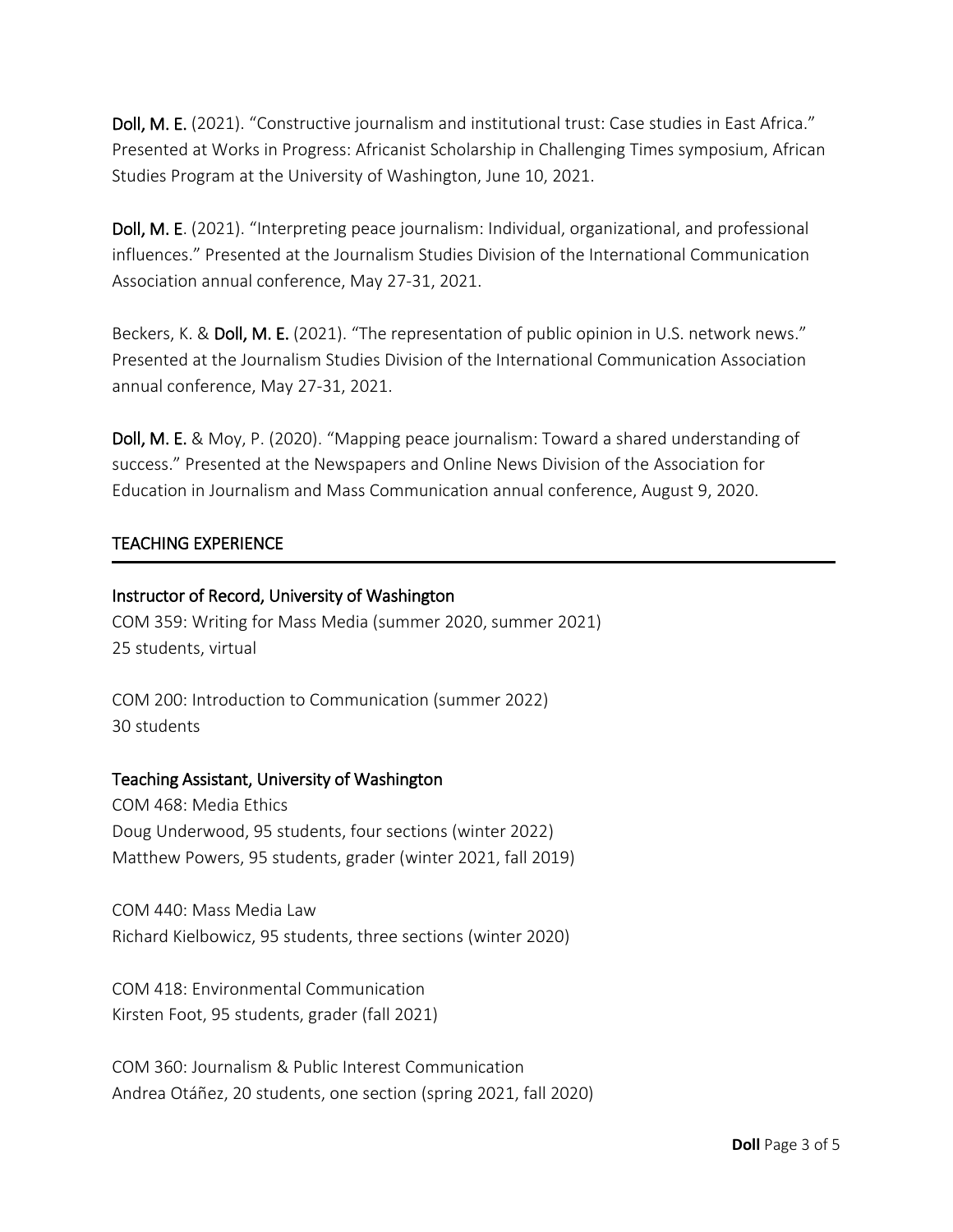COM 220: Intro to Public Speaking Matt McGarrity, 45 students, three sections (Spring 2020)

### WORK EXPERIENCE

| 2016-19 | Assistant Director, African Studies Program<br>University of Wisconsin-Madison<br>Administered \$450,000 in federal grant monies, coordinated programs,<br>oversaw strategic communications, and advised graduate students. |
|---------|-----------------------------------------------------------------------------------------------------------------------------------------------------------------------------------------------------------------------------|
| 2015    | Research Assistant<br>Save the Mothers, Mukono, Uganda<br>Conducted in-depth interviews for book project, transcribed interviews,<br>wrote for popular media, and provided general administrative support.                  |

# INSTITUTIONAL SERVICE

| 2019-present | Board member, Communication Graduate Student Association              |
|--------------|-----------------------------------------------------------------------|
| 2019-present | Student organizer, African Studies Graduate Student Writing Group     |
| 2019-present | Fellow, Center for Journalism, Media and Democracy                    |
| 2020-2022    | Project assistant, Peabody Award Screening Committee (news category)  |
| 2021         | Symposium co-organizer, "Works in Progress: Africanist Scholarship in |
|              | Challenging Times," University of Washington, June 10                 |
| 2018         | Conference coordinator, "Cultures in Conflict: Navigating cultural    |
|              | difference in international human rights reporting," University of    |
|              | Wisconsin-Madison, Feb. 9-10                                          |

## PROFESSIONAL SERVICE

| 2022      | Panel moderator, American Association for Public Opinion Research    |
|-----------|----------------------------------------------------------------------|
| 2022      | Conference manuscript reviewer, News and Online News Division of the |
|           | Association for Education in Journalism and Mass Communication       |
| 2021      | Panel moderator, Midwest Association for Public Opinion Research     |
| 2020-2021 | Conference manuscript reviewer, Journalism Studies Division of       |
|           | International Communication Association (ICA)                        |
| 2020      | Conference manuscript reviewer, Broadcasting Education Association   |
| 2020      | Manuscript reviewer, International Communication Gazette             |